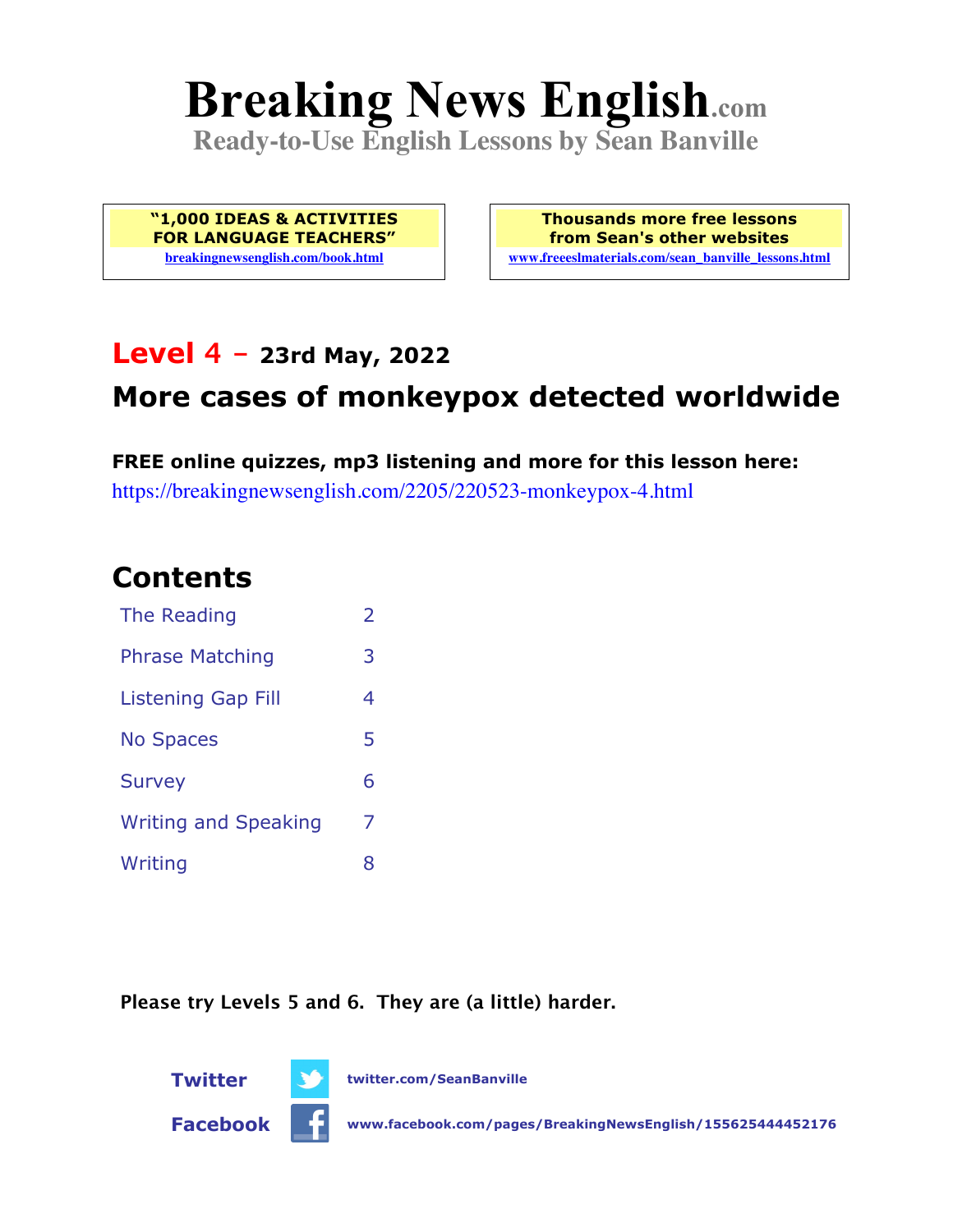# **THE READING**

From https://breakingnewsenglish.com/2205/220523-monkeypox-4.html

 The idiom, "it never rains, but it pours" explains how difficult situations quickly follow each other. Just as COVID-19 is being brought under control, another potential threat has arrived. The WHO reported 120 worldwide cases of the rare monkeypox virus. It has been detected in Europe, the USA, Canada and Australia. The WHO said it could spread further. The WHO is concerned that the summer's festivals and parties will accelerate the spread.

Monkeypox is rarely fatal and most cases are mild. Symptoms include fever, muscle aches, exhaustion and rashes. It usually clears up in a month. Monkeypox was first found in monkeys in 1958. It spreads from rodents to people. It can also spread from person to person. Scientists say a smallpox vaccine is 85 per cent effective against monkeypox. Despite this figure, virologists are on high alert. They are tracking the spread of cases.

Sources: https://www.**nature.com**/articles/d41586-022-01421-8 https://www.**theguardian.com**/world/2022/may/20/who-monkeypox-warning-cases-spreadeurope https://www.**pbs.org**/newshour/world/80-confirmed-worldwide-cases-of-smallpox-in-europe-u-sbaffle-african-scientists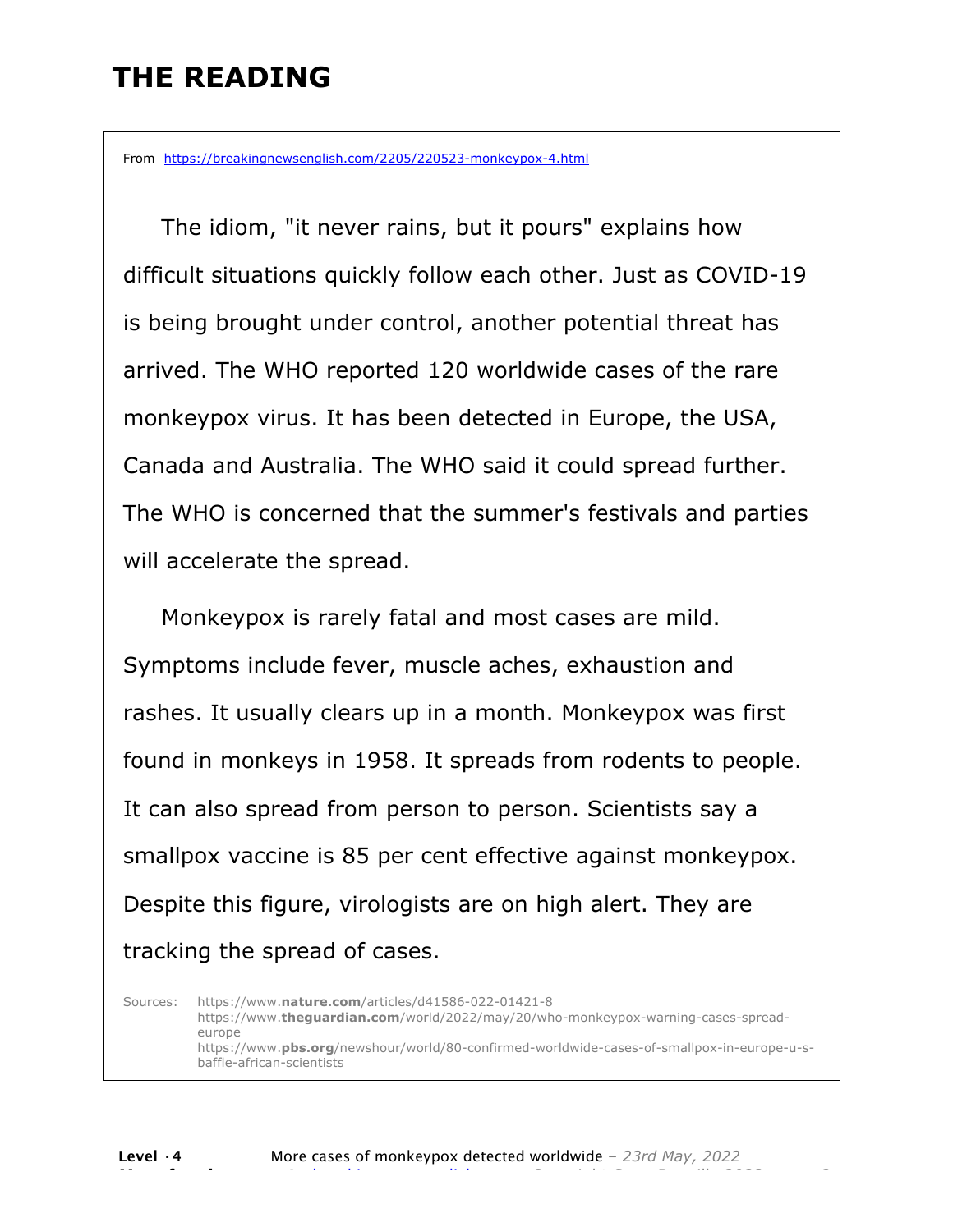# **PHRASE MATCHING**

From https://breakingnewsenglish.com/2205/220523-monkeypox-4.html

#### **PARAGRAPH ONE:**

| 1. it never rains, but       |
|------------------------------|
| 2. COVID-19 is being brought |
| 3. another potential         |
| 4. The WHO reported          |
| 5. It has been detected      |
| 6. The WHO said it could     |
| 7. summer's                  |
| 8. parties will accelerate   |
|                              |

#### **PARAGRAPH TWO:**

| 1. Monkeypox is rarely   |    | a. up in a month   |
|--------------------------|----|--------------------|
| 2. most cases            | b. | high alert         |
| 3. muscle                |    | c. 85% effective   |
| 4. It usually clears     |    | d. are mild        |
| 5. It spreads from       |    | e. spread of cases |
| 6. a smallpox vaccine is | f. | rodents to people  |
| 7. virologists are on    | q. | fatal              |
| 8. They are tracking the | h. | aches              |
|                          |    |                    |

- a. 120 worldwide cases
- b. festivals
- c. it pours
- d. the spread
- e. threat
- f. in Europe
- g. under control
- h. spread further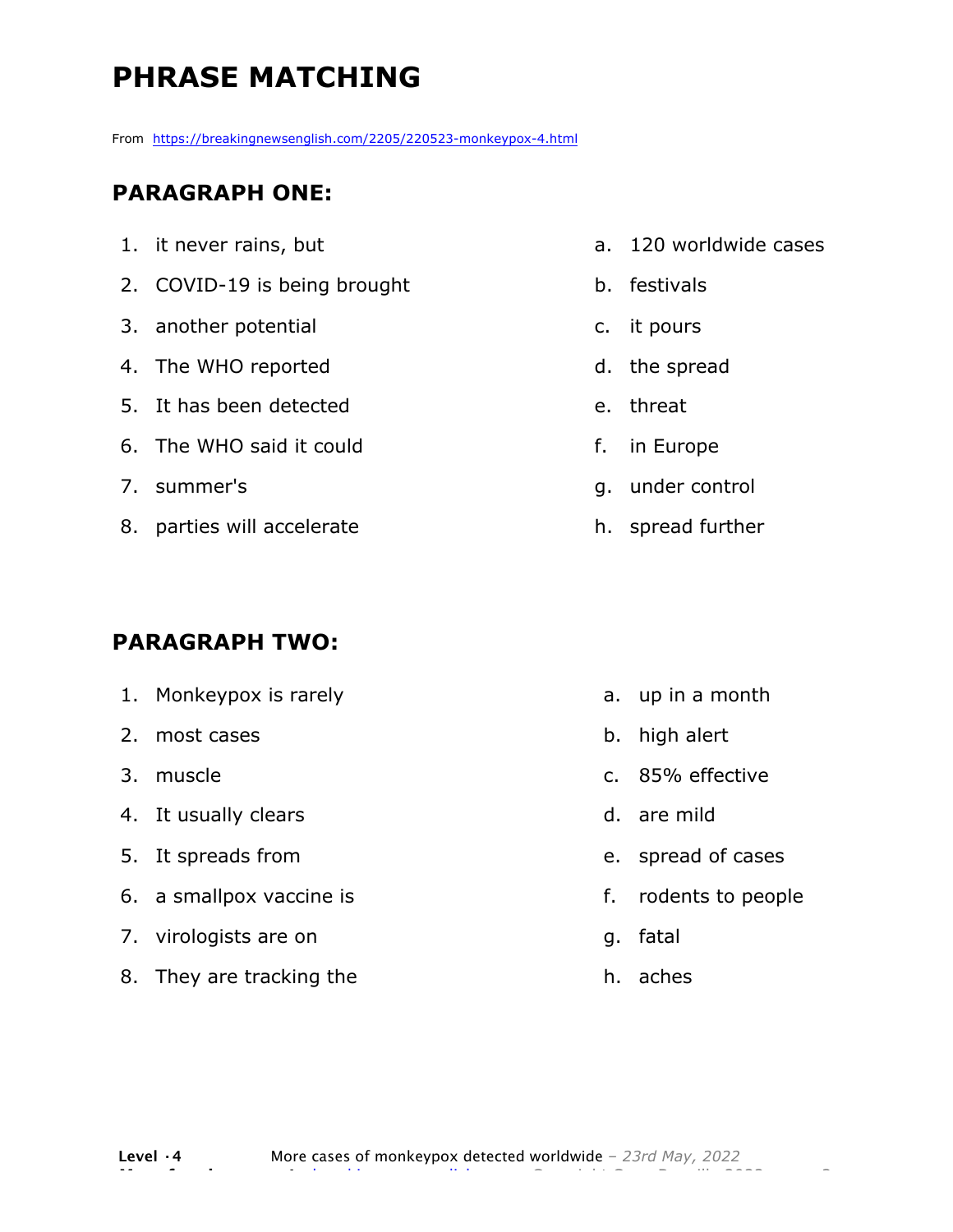### **LISTEN AND FILL IN THE GAPS**

From https://breakingnewsenglish.com/2205/220523-monkeypox-4.html

The idiom, "it never rains, (1) \_\_\_\_\_\_\_\_\_\_\_\_\_\_\_\_\_\_\_" explains how difficult situations quickly (2) \_\_\_\_\_\_\_\_\_\_\_\_\_\_\_\_\_\_\_\_\_\_\_\_\_\_\_\_\_\_\_. Just as COVID-19 is being brought under control, another (3) \_\_\_\_\_\_\_\_\_\_\_\_\_\_\_\_\_\_\_ arrived. The WHO reported 120 worldwide cases of the rare monkeypox virus. It has (4) \_\_\_\_\_\_\_\_\_\_\_\_\_\_\_\_\_\_\_ Europe, the USA, Canada and Australia. The WHO said it could spread further. The WHO (5) \_\_\_\_\_\_\_\_\_\_\_\_\_\_\_\_\_\_\_ the summer's festivals and parties will  $(6)$ Monkeypox (7) \_\_\_\_\_\_\_\_\_\_\_\_\_\_\_\_\_\_\_ and most cases are mild. Symptoms include fever, muscle aches, (8) \_\_\_\_\_\_\_\_\_\_\_\_\_\_\_\_\_\_\_\_\_\_\_\_. It usually clears up in a month. Monkeypox was first found in monkeys in 1958. It  $(9)$  \_\_\_\_\_\_\_\_\_\_\_\_\_\_\_\_\_\_\_\_\_\_\_\_\_\_\_\_\_\_\_\_ to people. It can also spread from person to person. Scientists say (10) \_\_\_\_\_\_\_\_\_\_\_\_\_\_\_\_\_\_\_ is 85 per cent effective against monkeypox. (11) \_\_\_\_\_\_\_\_\_\_\_\_\_\_\_\_\_\_\_, virologists are on high alert. They are  $(12)$  \_\_\_\_\_\_\_\_\_\_\_\_\_\_\_\_\_\_\_\_\_\_\_\_\_\_\_\_\_\_\_ of cases.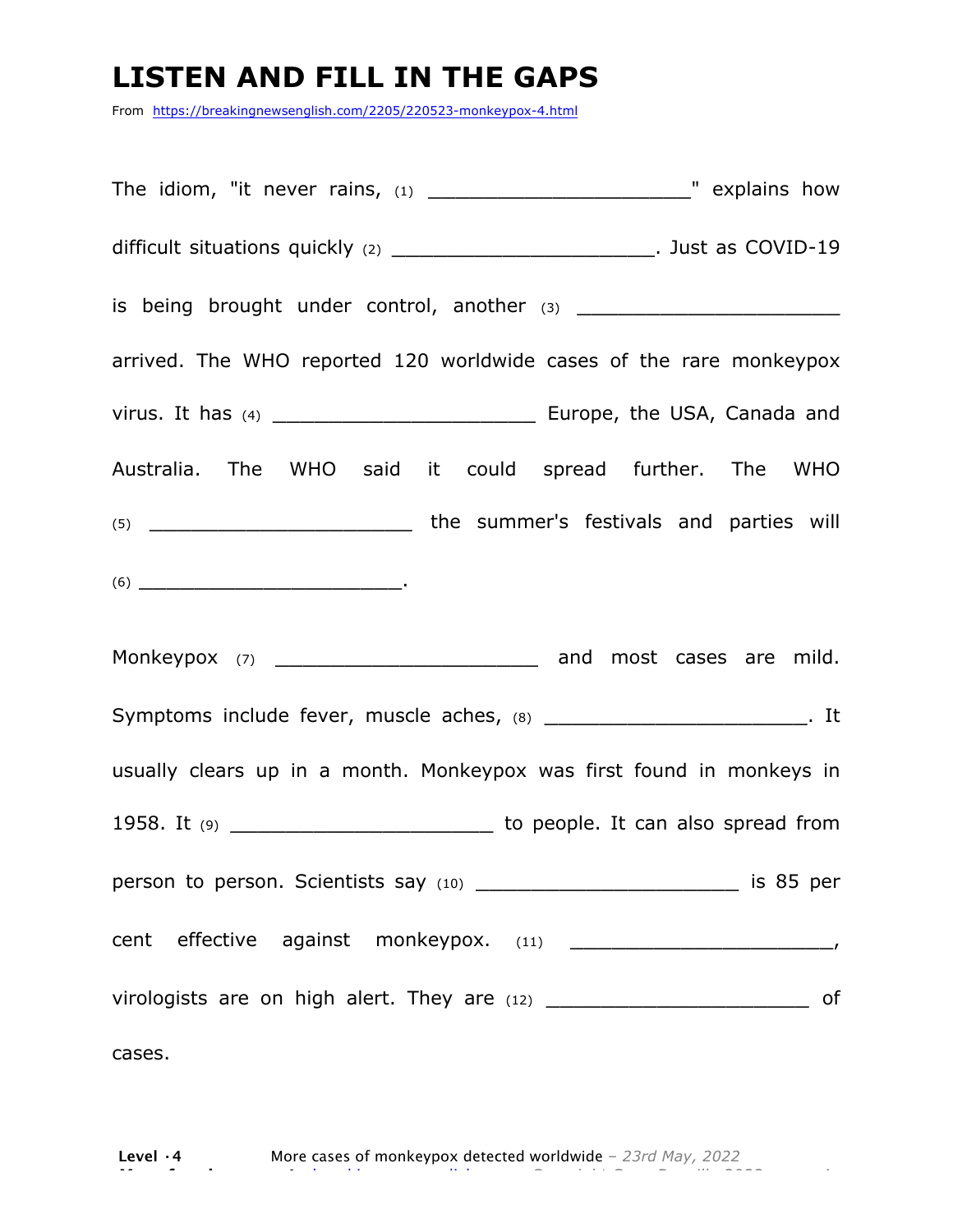# **PUT A SLASH ( / ) WHERE THE SPACES ARE**

From https://breakingnewsenglish.com/2205/220523-monkeypox-4.html

Theidiom,"itneverrains,butitpours"explainshowdifficultsituationsqu icklyfolloweachother.JustasCOVID-19isbeingbroughtundercontrol ,anotherpotentialthreathasarrived.TheWHOreported120worldwide casesoftheraremonkeypoxvirus.IthasbeendetectedinEurope,theUS A,CanadaandAustralia.TheWHOsaiditcouldspreadfurther.TheWHOi sconcernedthatthesummer'sfestivalsandpartieswillacceleratethesp read.Monkeypoxisrarelyfatalandmostcasesaremild.Symptomsinclu defever,muscleaches,exhaustionandrashes.Itusuallyclearsupinam onth.Monkeypoxwasfirstfoundinmonkeysin1958.Itspreadsfromrod entstopeople.Itcanalsospreadfrompersontoperson.Scientistssayas mallpoxvaccineis85percenteffectiveagainstmonkeypox.Despitethis figure,virologistsareonhighalert.Theyaretrackingthespreadofcases.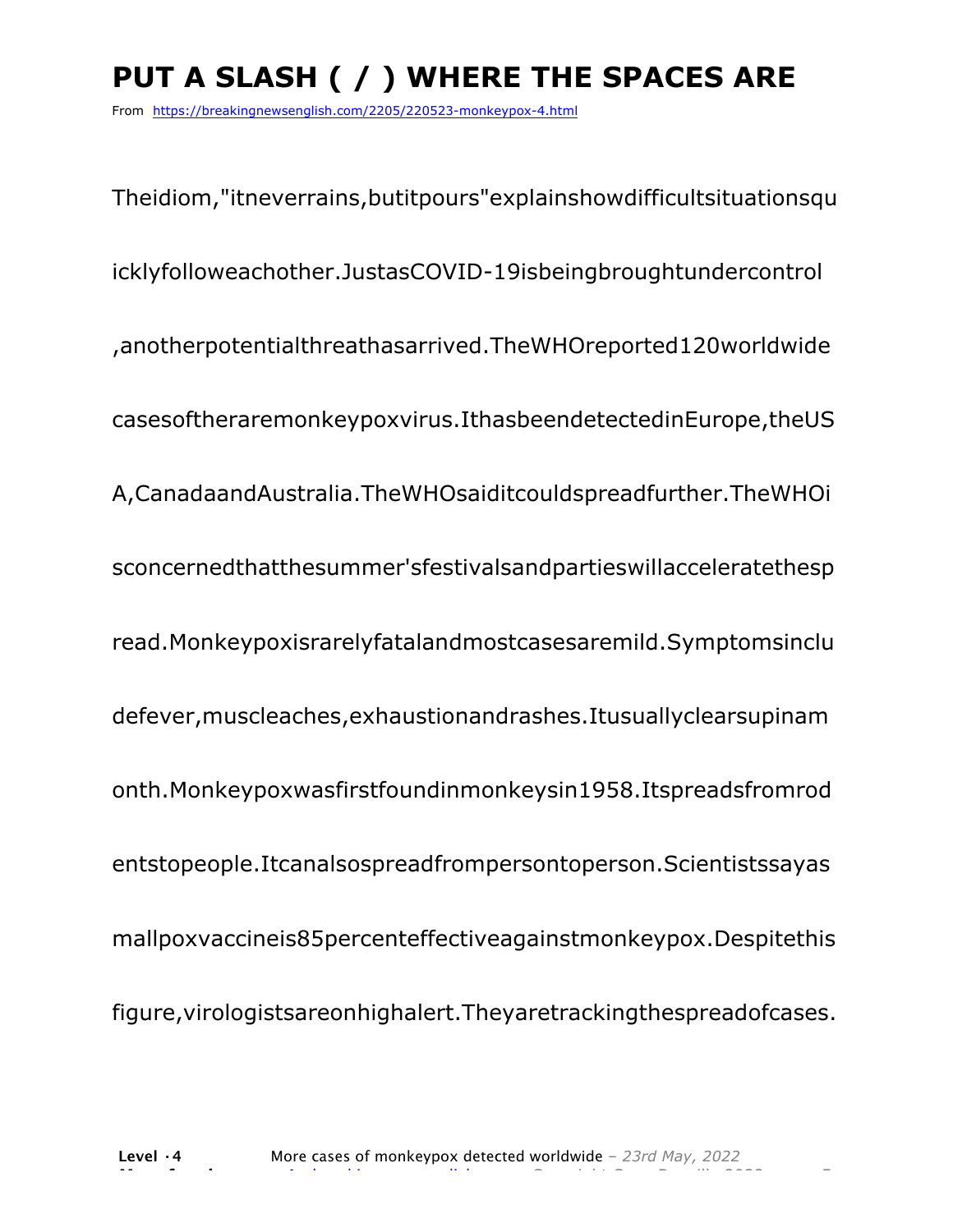# **MONKEYPOX SURVEY**

From https://breakingnewsenglish.com/2205/220523-monkeypox-4.html

Write five GOOD questions about monkeypox in the table. Do this in pairs. Each student must write the questions on his / her own paper.

When you have finished, interview other students. Write down their answers.

|      | STUDENT 1 | STUDENT 2 | STUDENT 3 |
|------|-----------|-----------|-----------|
| Q.1. |           |           |           |
| Q.2. |           |           |           |
| Q.3. |           |           |           |
| Q.4. |           |           |           |
| Q.5. |           |           |           |

- Now return to your original partner and share and talk about what you found out. Change partners often.
- Make mini-presentations to other groups on your findings.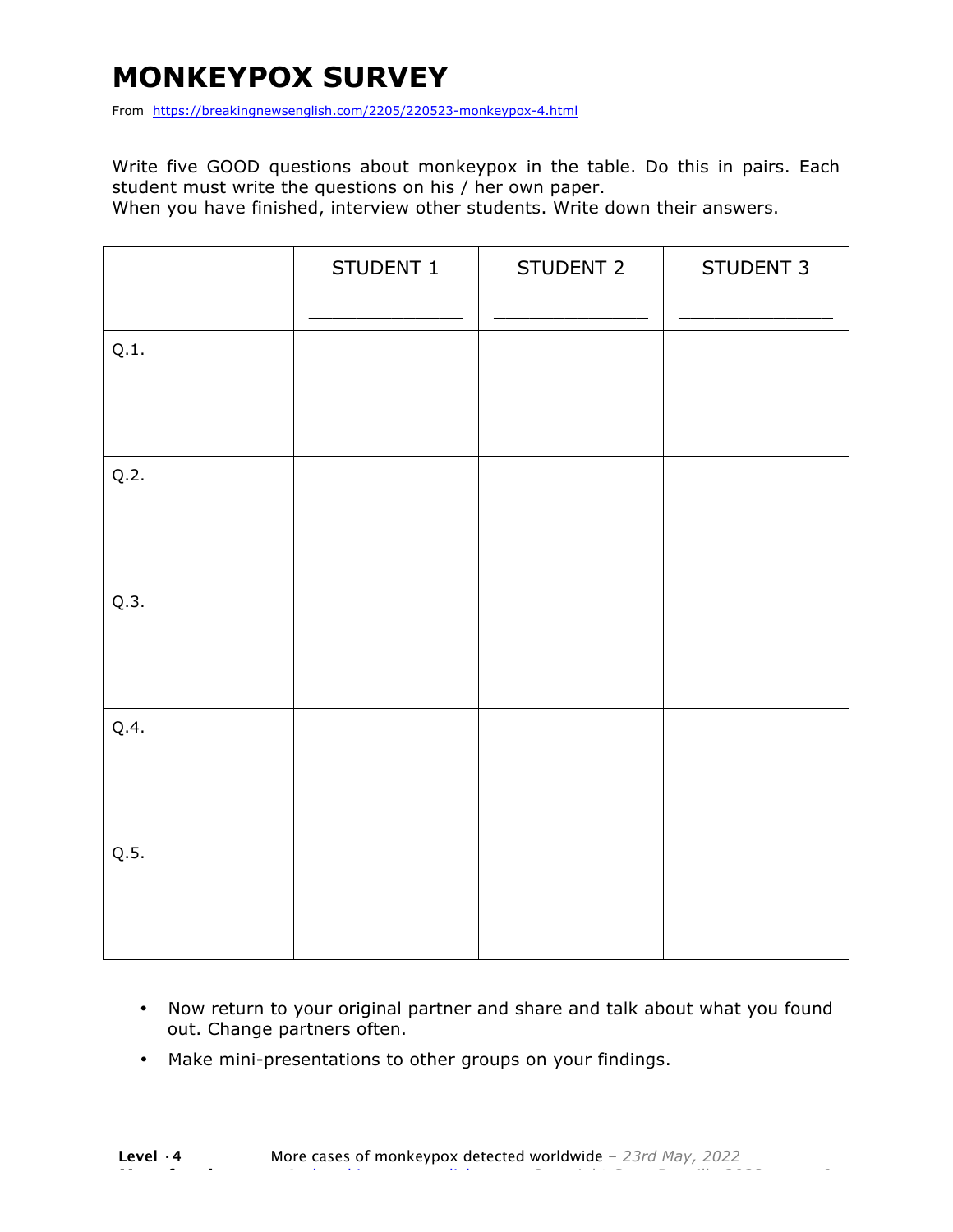# **WRITE QUESTIONS & ASK YOUR PARTNER(S)**

Student A: Do not show these to your speaking partner(s).

| a) |  |  |  |
|----|--|--|--|
| b) |  |  |  |
| c) |  |  |  |
| d) |  |  |  |
| e) |  |  |  |
| f) |  |  |  |

*More cases of monkeypox detected worldwide – 23rd May, 2022* More free lessons at breakingnewsenglish.com

## **WRITE QUESTIONS & ASK YOUR PARTNER(S)**

-----------------------------------------------------------------------------

Student B: Do not show these to your speaking partner(s).

| a)           |  |  |
|--------------|--|--|
| b)           |  |  |
| $\mathsf{C}$ |  |  |
| d)           |  |  |
| e)           |  |  |
| f)           |  |  |
|              |  |  |